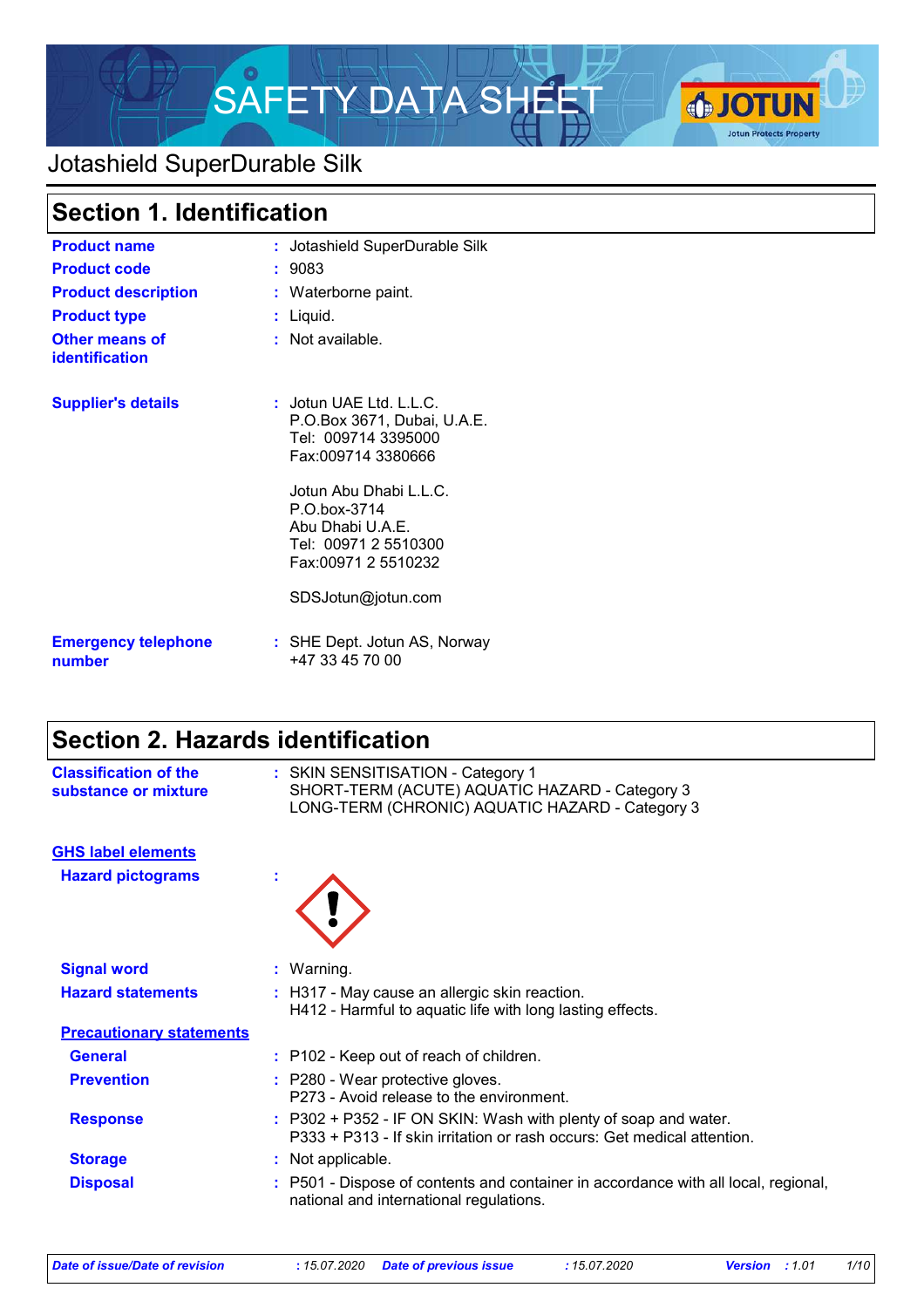### **Section 2. Hazards identification**

**Other hazards which do not :** None known. **result in classification**

### **Section 3. Composition/information on ingredients**

| Substance/mixture     | : Mixture        |
|-----------------------|------------------|
| <b>Other means of</b> | : Not available. |
| identification        |                  |

| <b>CAS number/other identifiers</b> |                   |               |                   |
|-------------------------------------|-------------------|---------------|-------------------|
| <b>CAS number</b>                   | : Not applicable. |               |                   |
| <b>EC</b> number                    | Mixture.<br>÷.    |               |                   |
| <b>Product code</b>                 | : 9083            |               |                   |
| <b>Ingredient name</b>              |                   | $\frac{9}{6}$ | <b>CAS number</b> |
| methanol                            |                   | $<$ 2         | 67-56-1           |
| ammonia                             |                   | ≤ $0.3$       | 1336-21-6         |
| C(M) T/MIT (3:1)                    |                   | ≤0.019        | 55965-84-9        |

**There are no additional ingredients present which, within the current knowledge of the supplier and in the concentrations applicable, are classified as hazardous to health or the environment and hence require reporting in this section.**

**Occupational exposure limits, if available, are listed in Section 8.**

### **Section 4. First aid measures**

#### **Description of necessary first aid measures**

| <b>Eye contact</b>  | : Immediately flush eyes with plenty of water, occasionally lifting the upper and lower<br>eyelids. Check for and remove any contact lenses. Continue to rinse for at least 10<br>minutes. Get medical attention if irritation occurs.                                                                                                                                                                                                                                                                                                                                                                                                                                                                                                                                                                                       |
|---------------------|------------------------------------------------------------------------------------------------------------------------------------------------------------------------------------------------------------------------------------------------------------------------------------------------------------------------------------------------------------------------------------------------------------------------------------------------------------------------------------------------------------------------------------------------------------------------------------------------------------------------------------------------------------------------------------------------------------------------------------------------------------------------------------------------------------------------------|
| <b>Inhalation</b>   | : Remove victim to fresh air and keep at rest in a position comfortable for breathing.<br>If not breathing, if breathing is irregular or if respiratory arrest occurs, provide<br>artificial respiration or oxygen by trained personnel. It may be dangerous to the<br>person providing aid to give mouth-to-mouth resuscitation. Get medical attention if<br>adverse health effects persist or are severe. If unconscious, place in recovery<br>position and get medical attention immediately. Maintain an open airway. Loosen<br>tight clothing such as a collar, tie, belt or waistband.                                                                                                                                                                                                                                 |
| <b>Skin contact</b> | : Wash with plenty of soap and water. Remove contaminated clothing and shoes.<br>Wash contaminated clothing thoroughly with water before removing it, or wear<br>gloves. Continue to rinse for at least 10 minutes. Get medical attention. In the<br>event of any complaints or symptoms, avoid further exposure. Wash clothing<br>before reuse. Clean shoes thoroughly before reuse.                                                                                                                                                                                                                                                                                                                                                                                                                                        |
| <b>Ingestion</b>    | : Wash out mouth with water. Remove dentures if any. Remove victim to fresh air<br>and keep at rest in a position comfortable for breathing. If material has been<br>swallowed and the exposed person is conscious, give small quantities of water to<br>drink. Stop if the exposed person feels sick as vomiting may be dangerous. Do not<br>induce vomiting unless directed to do so by medical personnel. If vomiting occurs,<br>the head should be kept low so that vomit does not enter the lungs. Get medical<br>attention if adverse health effects persist or are severe. Never give anything by<br>mouth to an unconscious person. If unconscious, place in recovery position and get<br>medical attention immediately. Maintain an open airway. Loosen tight clothing such<br>as a collar, tie, belt or waistband. |

|                                       | Most important symptoms/effects, acute and delayed  |                                      |      |
|---------------------------------------|-----------------------------------------------------|--------------------------------------|------|
| <b>Potential acute health effects</b> |                                                     |                                      |      |
| <b>Eye contact</b>                    | : No known significant effects or critical hazards. |                                      |      |
| <b>Inhalation</b>                     | : No known significant effects or critical hazards. |                                      |      |
| <b>Skin contact</b>                   | : May cause an allergic skin reaction.              |                                      |      |
| <b>Ingestion</b>                      | : No known significant effects or critical hazards. |                                      |      |
| <b>Date of issue/Date of revision</b> | <b>Date of previous issue</b><br>:15.07.2020        | :15.07.2020<br><b>Version</b> : 1.01 | 2/10 |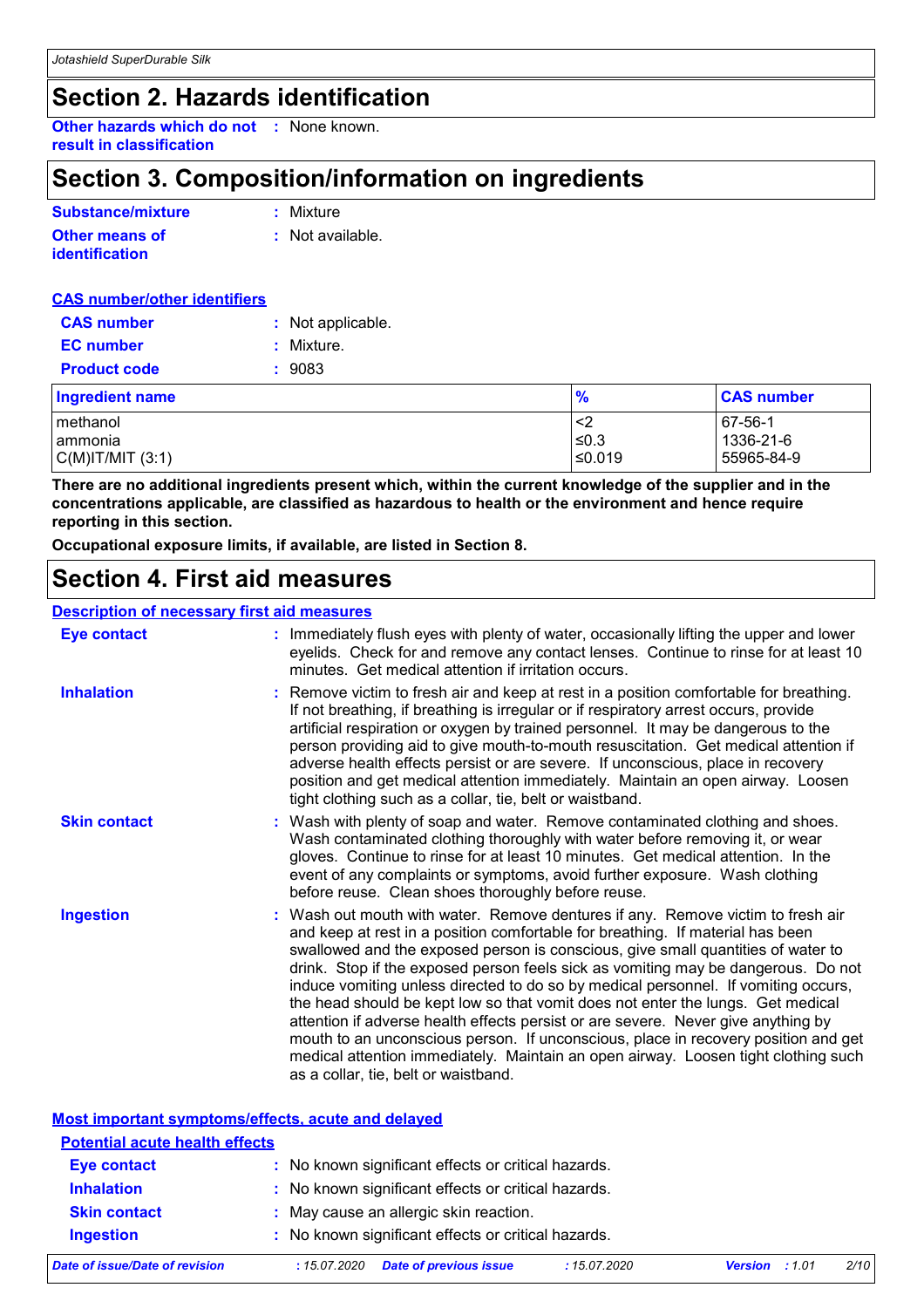# **Section 4. First aid measures**

| <b>Over-exposure signs/symptoms</b> |                                                                                                                                                                                                                                                                          |
|-------------------------------------|--------------------------------------------------------------------------------------------------------------------------------------------------------------------------------------------------------------------------------------------------------------------------|
| <b>Eye contact</b>                  | : No specific data.                                                                                                                                                                                                                                                      |
| <b>Inhalation</b>                   | : No specific data.                                                                                                                                                                                                                                                      |
| <b>Skin contact</b>                 | : Adverse symptoms may include the following:<br><i>irritation</i><br>redness                                                                                                                                                                                            |
| <b>Ingestion</b>                    | : No specific data.                                                                                                                                                                                                                                                      |
| <b>Notes to physician</b>           | Indication of immediate medical attention and special treatment needed, if necessary<br>: Treat symptomatically. Contact poison treatment specialist immediately if large<br>quantities have been ingested or inhaled.                                                   |
| <b>Specific treatments</b>          | : No specific treatment.                                                                                                                                                                                                                                                 |
| <b>Protection of first-aiders</b>   | : No action shall be taken involving any personal risk or without suitable training. It<br>may be dangerous to the person providing aid to give mouth-to-mouth resuscitation.<br>Wash contaminated clothing thoroughly with water before removing it, or wear<br>gloves. |

**See toxicological information (Section 11)**

# **Section 5. Firefighting measures**

| <b>Extinguishing media</b>                               |                                                                                                                                                                                                                                                                                                      |
|----------------------------------------------------------|------------------------------------------------------------------------------------------------------------------------------------------------------------------------------------------------------------------------------------------------------------------------------------------------------|
| <b>Suitable extinguishing</b><br>media                   | : Use an extinguishing agent suitable for the surrounding fire.                                                                                                                                                                                                                                      |
| <b>Unsuitable extinguishing</b><br>media                 | : None known.                                                                                                                                                                                                                                                                                        |
| <b>Specific hazards arising</b><br>from the chemical     | : In a fire or if heated, a pressure increase will occur and the container may burst.<br>This material is harmful to aquatic life with long lasting effects. Fire water<br>contaminated with this material must be contained and prevented from being<br>discharged to any waterway, sewer or drain. |
| <b>Hazardous thermal</b><br>decomposition products       | : Decomposition products may include the following materials:<br>carbon dioxide<br>carbon monoxide<br>metal oxide/oxides                                                                                                                                                                             |
| <b>Special protective actions</b><br>for fire-fighters   | : Promptly isolate the scene by removing all persons from the vicinity of the incident if<br>there is a fire. No action shall be taken involving any personal risk or without<br>suitable training.                                                                                                  |
| <b>Special protective</b><br>equipment for fire-fighters | : Fire-fighters should wear appropriate protective equipment and self-contained<br>breathing apparatus (SCBA) with a full face-piece operated in positive pressure<br>mode.                                                                                                                          |

# **Section 6. Accidental release measures**

| <b>Personal precautions, protective equipment and emergency procedures</b> |                                                                                                                                                                                                                                                                                                                                                                                                                 |  |  |
|----------------------------------------------------------------------------|-----------------------------------------------------------------------------------------------------------------------------------------------------------------------------------------------------------------------------------------------------------------------------------------------------------------------------------------------------------------------------------------------------------------|--|--|
| For non-emergency<br>personnel                                             | : No action shall be taken involving any personal risk or without suitable training.<br>Evacuate surrounding areas. Keep unnecessary and unprotected personnel from<br>entering. Do not touch or walk through spilt material. Avoid breathing vapour or<br>mist. Provide adequate ventilation. Wear appropriate respirator when ventilation is<br>inadequate. Put on appropriate personal protective equipment. |  |  |
|                                                                            | For emergency responders : If specialised clothing is required to deal with the spillage, take note of any<br>information in Section 8 on suitable and unsuitable materials. See also the<br>information in "For non-emergency personnel".                                                                                                                                                                      |  |  |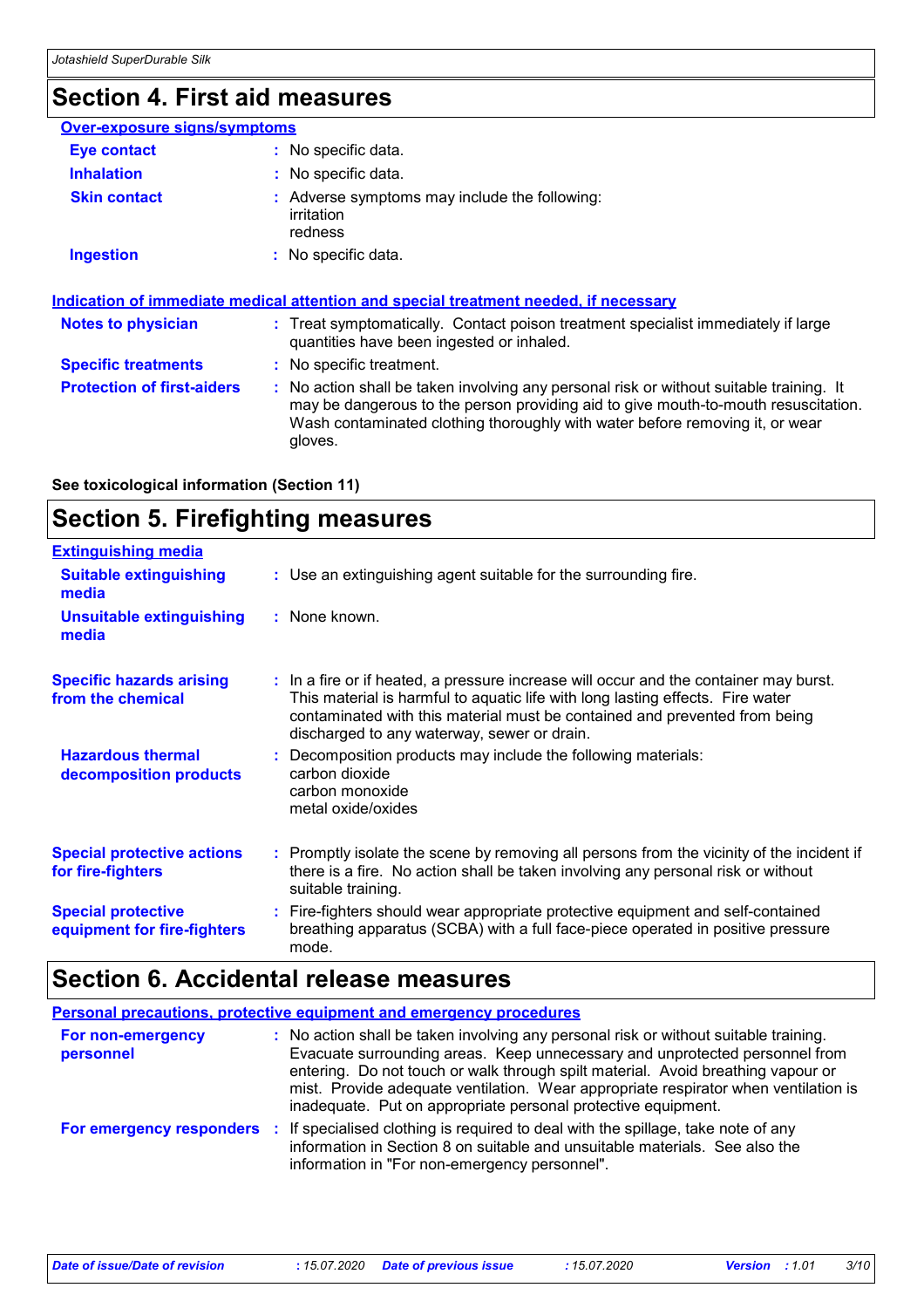### **Section 6. Accidental release measures**

| <b>Environmental precautions</b>                            | : Avoid dispersal of spilt material and runoff and contact with soil, waterways, drains<br>and sewers. Inform the relevant authorities if the product has caused environmental<br>pollution (sewers, waterways, soil or air). Water polluting material. May be harmful<br>to the environment if released in large quantities.                                                                                                                                                                                                                                                                                                                                                                                     |
|-------------------------------------------------------------|-------------------------------------------------------------------------------------------------------------------------------------------------------------------------------------------------------------------------------------------------------------------------------------------------------------------------------------------------------------------------------------------------------------------------------------------------------------------------------------------------------------------------------------------------------------------------------------------------------------------------------------------------------------------------------------------------------------------|
| <u>Methods and material for containment and cleaning up</u> |                                                                                                                                                                                                                                                                                                                                                                                                                                                                                                                                                                                                                                                                                                                   |
| <b>Small spill</b>                                          | : Stop leak if without risk. Move containers from spill area. Dilute with water and mop<br>up if water-soluble. Alternatively, or if water-insoluble, absorb with an inert dry<br>material and place in an appropriate waste disposal container. Dispose of via a<br>licensed waste disposal contractor.                                                                                                                                                                                                                                                                                                                                                                                                          |
| <b>Large spill</b>                                          | : Stop leak if without risk. Move containers from spill area. Approach the release<br>from upwind. Prevent entry into sewers, water courses, basements or confined<br>areas. Wash spillages into an effluent treatment plant or proceed as follows.<br>Contain and collect spillage with non-combustible, absorbent material e.g. sand,<br>earth, vermiculite or diatomaceous earth and place in container for disposal<br>according to local regulations (see Section 13). Dispose of via a licensed waste<br>disposal contractor. Contaminated absorbent material may pose the same hazard<br>as the spilt product. Note: see Section 1 for emergency contact information and<br>Section 13 for waste disposal. |

### **Section 7. Handling and storage**

#### **Advice on general occupational hygiene Conditions for safe storage, : Store in accordance with local regulations. Store in original container protected including any incompatibilities** Eating, drinking and smoking should be prohibited in areas where this material is **:** handled, stored and processed. Workers should wash hands and face before eating, drinking and smoking. Remove contaminated clothing and protective equipment before entering eating areas. See also Section 8 for additional information on hygiene measures. from direct sunlight in a dry, cool and well-ventilated area, away from incompatible materials (see Section 10) and food and drink. Keep container tightly closed and sealed until ready for use. Containers that have been opened must be carefully resealed and kept upright to prevent leakage. Do not store in unlabelled containers. Use appropriate containment to avoid environmental contamination. See Section 10 for incompatible materials before handling or use. **Protective measures** : Put on appropriate personal protective equipment (see Section 8). Persons with a **Protestion** history of skin sensitization problems should not be employed in any process in which this product is used. Do not get in eyes or on skin or clothing. Do not ingest. Avoid breathing vapour or mist. Avoid release to the environment. Keep in the original container or an approved alternative made from a compatible material, kept tightly closed when not in use. Empty containers retain product residue and can be hazardous. Do not reuse container. **Precautions for safe handling**

### **Section 8. Exposure controls/personal protection**

### **Control parameters**

| <b>Ingredient name</b> | <b>Exposure limits</b>                    |
|------------------------|-------------------------------------------|
| Imethanol              | <b>ACGIH TLV (United States, 3/2018).</b> |
|                        | <b>Absorbed through skin.</b>             |
|                        | TWA: 200 ppm 8 hours.                     |
|                        | TWA: $262$ mg/m <sup>3</sup> 8 hours.     |
|                        | STEL: 250 ppm 15 minutes.                 |
|                        | STEL: 328 mg/m <sup>3</sup> 15 minutes.   |

#### **Appropriate engineering controls**

**:** Good general ventilation should be sufficient to control worker exposure to airborne contaminants.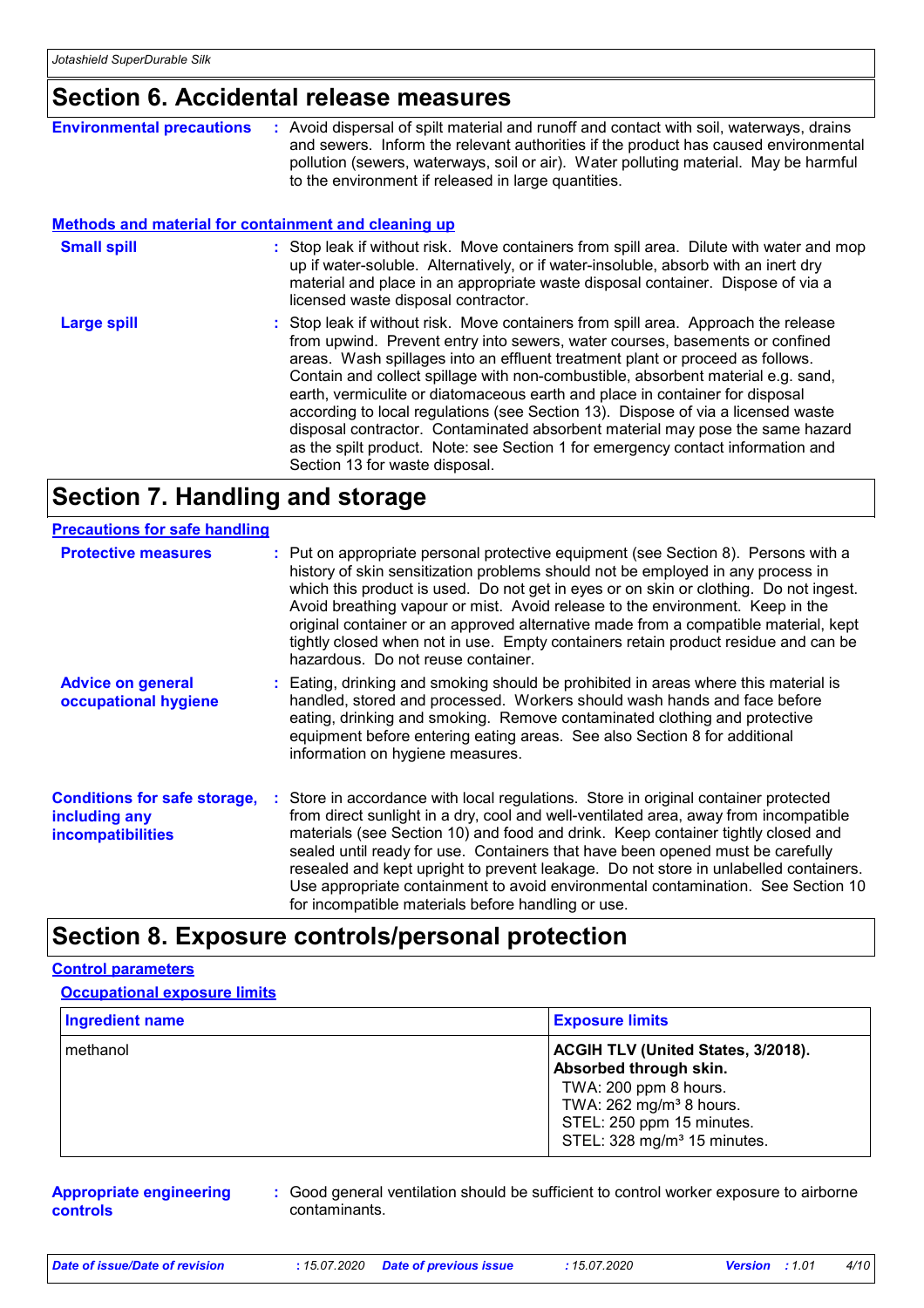# **Section 8. Exposure controls/personal protection**

| <b>Environmental exposure</b><br>controls | : Emissions from ventilation or work process equipment should be checked to ensure<br>they comply with the requirements of environmental protection legislation. In some<br>cases, fume scrubbers, filters or engineering modifications to the process<br>equipment will be necessary to reduce emissions to acceptable levels.                                                                                                                                                                                                                                                                                                                                                                                                                                                                                                                                                                                                                                                                                                                                                                                                                                                                                                    |
|-------------------------------------------|------------------------------------------------------------------------------------------------------------------------------------------------------------------------------------------------------------------------------------------------------------------------------------------------------------------------------------------------------------------------------------------------------------------------------------------------------------------------------------------------------------------------------------------------------------------------------------------------------------------------------------------------------------------------------------------------------------------------------------------------------------------------------------------------------------------------------------------------------------------------------------------------------------------------------------------------------------------------------------------------------------------------------------------------------------------------------------------------------------------------------------------------------------------------------------------------------------------------------------|
| <b>Individual protection measures</b>     |                                                                                                                                                                                                                                                                                                                                                                                                                                                                                                                                                                                                                                                                                                                                                                                                                                                                                                                                                                                                                                                                                                                                                                                                                                    |
| <b>Hygiene measures</b>                   | : Wash hands, forearms and face thoroughly after handling chemical products, before<br>eating, smoking and using the lavatory and at the end of the working period.<br>Appropriate techniques should be used to remove potentially contaminated clothing.<br>Contaminated work clothing should not be allowed out of the workplace. Wash<br>contaminated clothing before reusing. Ensure that eyewash stations and safety<br>showers are close to the workstation location.                                                                                                                                                                                                                                                                                                                                                                                                                                                                                                                                                                                                                                                                                                                                                        |
| <b>Eye/face protection</b>                | : Safety eyewear complying to EN 166 should be used when a risk assessment<br>indicates this is necessary to avoid exposure to liquid splashes, mists, gases or<br>dusts. If contact is possible, the following protection should be worn, unless the<br>assessment indicates a higher degree of protection: safety glasses with side-<br>shields.                                                                                                                                                                                                                                                                                                                                                                                                                                                                                                                                                                                                                                                                                                                                                                                                                                                                                 |
| <b>Skin protection</b>                    |                                                                                                                                                                                                                                                                                                                                                                                                                                                                                                                                                                                                                                                                                                                                                                                                                                                                                                                                                                                                                                                                                                                                                                                                                                    |
| <b>Hand protection</b>                    | : There is no one glove material or combination of materials that will give unlimited<br>resistance to any individual or combination of chemicals.<br>The breakthrough time must be greater than the end use time of the product.<br>The instructions and information provided by the glove manufacturer on use,<br>storage, maintenance and replacement must be followed.<br>Gloves should be replaced regularly and if there is any sign of damage to the glove<br>material.<br>Always ensure that gloves are free from defects and that they are stored and used<br>correctly.<br>The performance or effectiveness of the glove may be reduced by physical/chemical<br>damage and poor maintenance.<br>Barrier creams may help to protect the exposed areas of the skin but should not be<br>applied once exposure has occurred.<br>Wear suitable gloves tested to EN374.<br>Recommended, gloves(breakthrough time) > 8 hours: butyl rubber, Viton®, Saranex,<br>Teflon, Responder, Trellchen HPS, Tychem 10000<br>Not recommended, gloves(breakthrough time) < 1 hour: PE, polyvinyl alcohol (PVA),<br>CPF <sub>3</sub><br>May be used, gloves(breakthrough time) 4 - 8 hours: Barricade, nitrile rubber,<br>neoprene, PVC, 4H |
| <b>Body protection</b>                    | : Personal protective equipment for the body should be selected based on the task<br>being performed and the risks involved and should be approved by a specialist<br>before handling this product.                                                                                                                                                                                                                                                                                                                                                                                                                                                                                                                                                                                                                                                                                                                                                                                                                                                                                                                                                                                                                                |
| <b>Other skin protection</b>              | : Appropriate footwear and any additional skin protection measures should be<br>selected based on the task being performed and the risks involved and should be<br>approved by a specialist before handling this product.                                                                                                                                                                                                                                                                                                                                                                                                                                                                                                                                                                                                                                                                                                                                                                                                                                                                                                                                                                                                          |
| <b>Respiratory protection</b>             | : If workers are exposed to concentrations above the exposure limit, they must use a<br>respirator according to EN 140. Use respiratory mask with charcoal and dust filter<br>when spraying this product, according to EN 14387(as filter combination A2-P2). In<br>confined spaces, use compressed-air or fresh-air respiratory equipment. When use<br>of roller or brush, consider use of charcoalfilter.                                                                                                                                                                                                                                                                                                                                                                                                                                                                                                                                                                                                                                                                                                                                                                                                                        |

# **Section 9. Physical and chemical properties**

| <b>Appearance</b>      |                   |
|------------------------|-------------------|
| <b>Physical state</b>  | $:$ Liquid.       |
| <b>Colour</b>          | : Various         |
| <b>Odour</b>           | : Characteristic. |
| <b>Odour threshold</b> | : Not applicable. |
| рH                     | : Not applicable. |
|                        |                   |

*Date of issue/Date of revision* **:** *15.07.2020 Date of previous issue : 15.07.2020 Version : 1.01 5/10*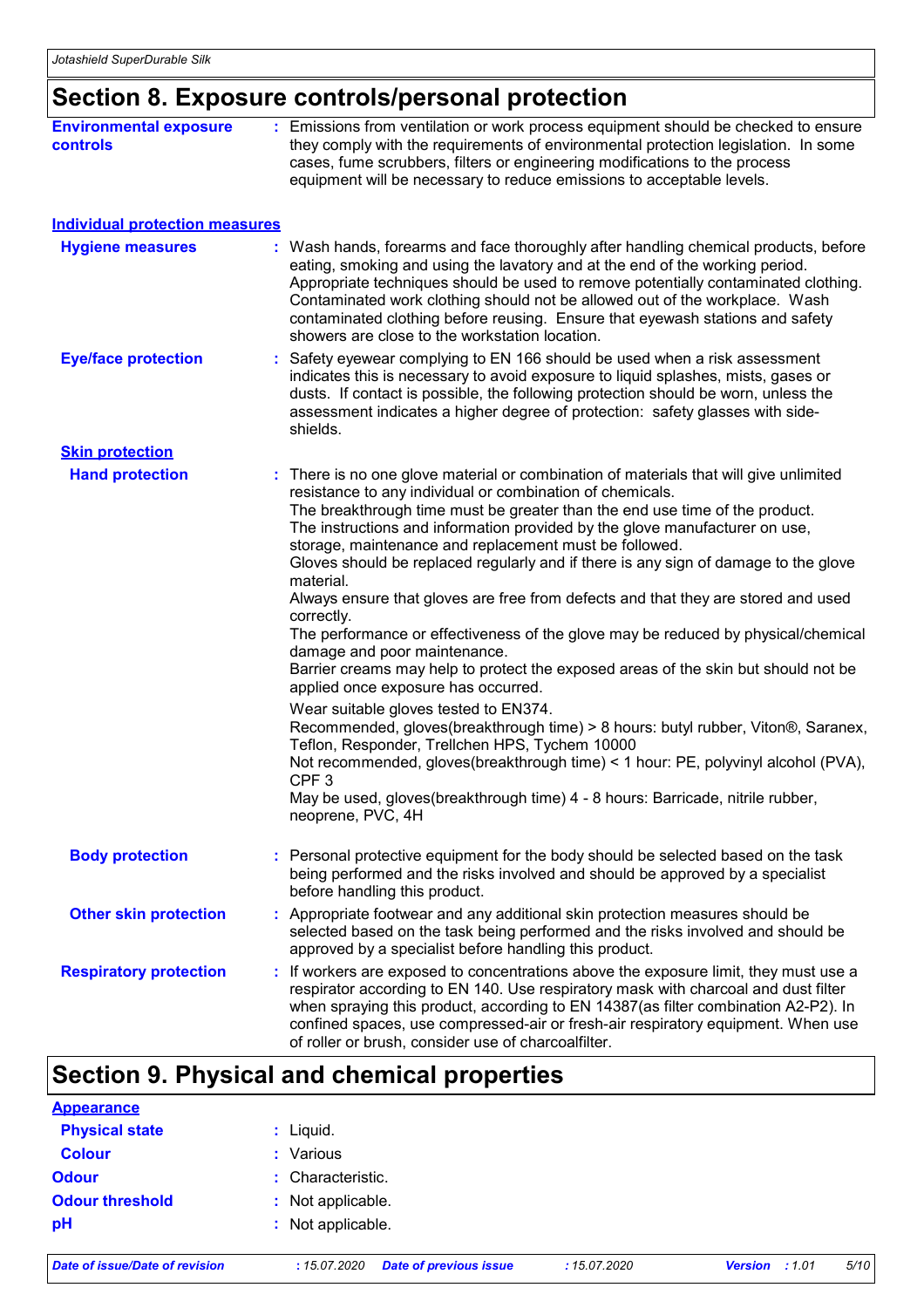# **Section 9. Physical and chemical properties**

| <b>Melting point</b>                              | : 0                                                                                                                                                     |
|---------------------------------------------------|---------------------------------------------------------------------------------------------------------------------------------------------------------|
| <b>Boiling point</b>                              | : Lowest known value: $64.7^{\circ}$ C (148.5 $^{\circ}$ F) (methanol). Weighted average: 123.44 $^{\circ}$ C<br>(254.2°F)                              |
| <b>Flash point</b>                                | $:$ Not available.                                                                                                                                      |
| <b>Evaporation rate</b>                           | : Highest known value: 2.1 (methanol) Weighted average: 0.37 compared with butyl<br>acetate                                                             |
| <b>Flammability (solid, gas)</b>                  | : Not applicable.                                                                                                                                       |
| Lower and upper explosive<br>(flammable) limits   | $: 0.6 - 44\%$                                                                                                                                          |
| <b>Vapour pressure</b>                            | : Highest known value: 16.9 kPa (127 mm Hg) (at $20^{\circ}$ C) (methanol). Weighted<br>average: 2.91 kPa (21.83 mm Hg) (at 20°C)                       |
| <b>Vapour density</b>                             | : Highest known value: 7.5 (Air = 1) (propanoic acid, 2-methyl-, monoester with<br>2,2,4-trimethyl-1,3-pentanediol). Weighted average: $4.49$ (Air = 1) |
| <b>Density</b>                                    | $: 1.15$ to 1.3 g/cm <sup>3</sup>                                                                                                                       |
| <b>Solubility</b>                                 | : Easily soluble in the following materials: cold water and hot water.                                                                                  |
| <b>Partition coefficient: n-</b><br>octanol/water | $:$ Not available.                                                                                                                                      |
| <b>Auto-ignition temperature</b>                  | : Not applicable.                                                                                                                                       |
| <b>Decomposition temperature</b>                  | : Not available.                                                                                                                                        |
| <b>Viscosity</b>                                  | : Kinematic (40°C): >0.205 cm <sup>2</sup> /s (>20.5 mm <sup>2</sup> /s)                                                                                |
|                                                   |                                                                                                                                                         |

# **Section 10. Stability and reactivity**

| <b>Reactivity</b>                            | : No specific test data related to reactivity available for this product or its ingredients.              |
|----------------------------------------------|-----------------------------------------------------------------------------------------------------------|
| <b>Chemical stability</b>                    | : The product is stable.                                                                                  |
| <b>Possibility of hazardous</b><br>reactions | : Under normal conditions of storage and use, hazardous reactions will not occur.                         |
| <b>Conditions to avoid</b>                   | : No specific data.                                                                                       |
| <b>Incompatible materials</b>                | No specific data.<br>t.                                                                                   |
| <b>Hazardous decomposition</b><br>products   | : Under normal conditions of storage and use, hazardous decomposition products<br>should not be produced. |

# **Section 11. Toxicological information**

### **Information on toxicological effects**

| <b>Acute toxicity</b>          |                        |                |              |                       |                    |
|--------------------------------|------------------------|----------------|--------------|-----------------------|--------------------|
| <b>Product/ingredient name</b> | <b>Result</b>          | <b>Species</b> | <b>Dose</b>  |                       | <b>Exposure</b>    |
| lammonia<br> C(M) T/M T(3:1)   | LD50 Oral<br>LD50 Oral | Rat<br>Rat     |              | 350 mg/kg<br>53 mg/kg |                    |
| <b>Irritation/Corrosion</b>    |                        |                |              |                       |                    |
| <b>Product/ingredient name</b> | <b>Result</b>          | <b>Species</b> | <b>Score</b> | <b>Exposure</b>       | <b>Observation</b> |

| <b>FIVUULUIIIUI CUICIII IIAIIIC</b> | <b>Result</b>          | <b>ODECIES</b> | <b>POLICE</b> | EXPOSUIT                                              | <u>FUDSEI VALIUIT</u> |
|-------------------------------------|------------------------|----------------|---------------|-------------------------------------------------------|-----------------------|
| ammonia                             | Eves - Severe irritant | Rabbit         |               | l250                                                  |                       |
|                                     | Eyes - Severe irritant | Rabbit         |               | Micrograms<br>$ 0.5 \text{ minutes} $<br>1 milligrams |                       |

### **Sensitisation**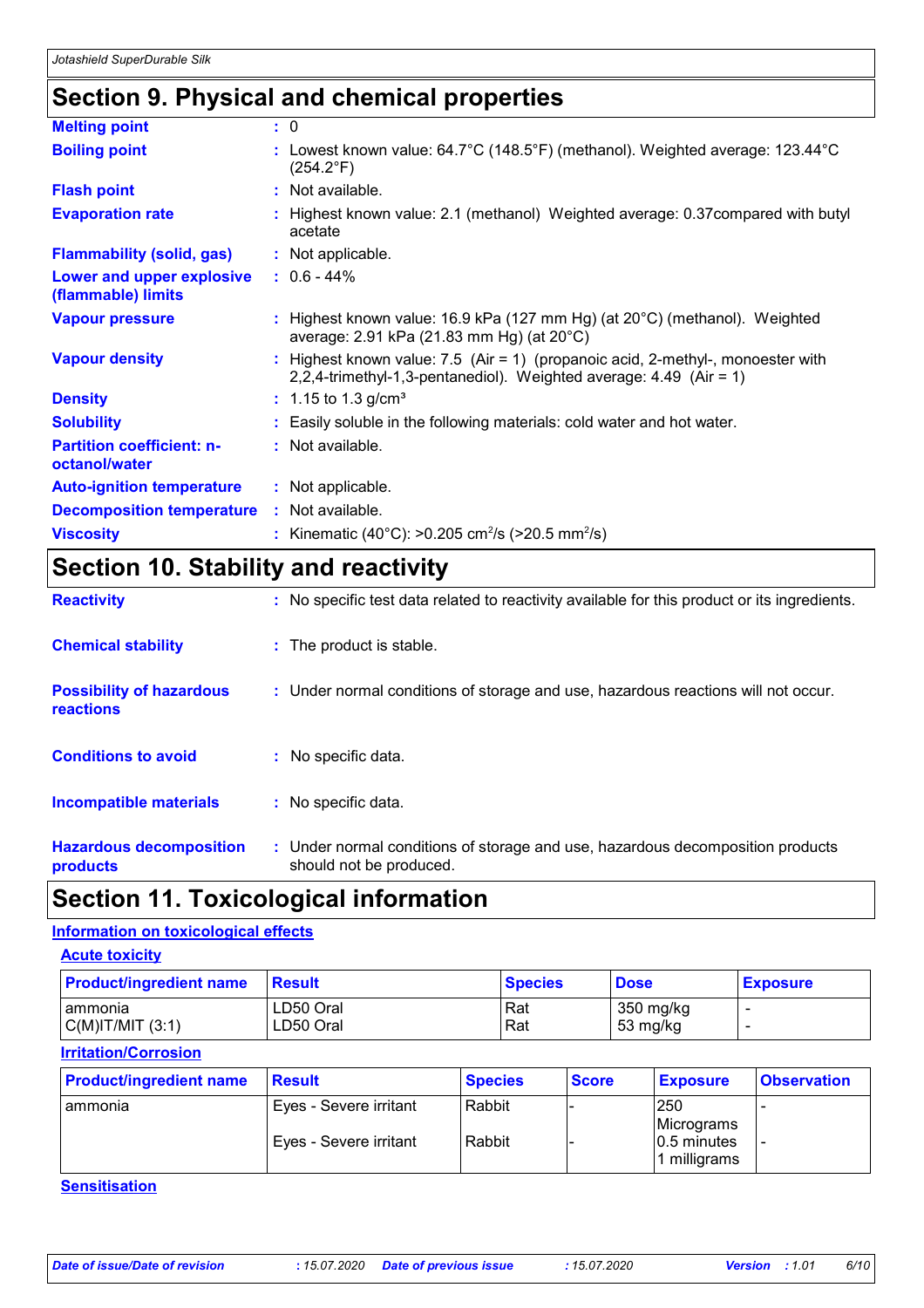# **Section 11. Toxicological information**

| <b>Product/ingredient name</b> | <b>Route of</b><br><b>exposure</b> | <b>Species</b>                  | <b>Result</b> |
|--------------------------------|------------------------------------|---------------------------------|---------------|
| $C(M)$ IT/MIT $(3:1)$          | skin                               | Mammal - species<br>unspecified | Sensitising   |

#### **Mutagenicity**

Not available.

#### **Carcinogenicity**

Not available.

#### **Reproductive toxicity**

Not available.

### **Teratogenicity**

Not available.

#### **Specific target organ toxicity (single exposure)**

| <b>Name</b>             | <b>Category</b>          | <b>Boute of</b><br><b>exposure</b> | <b>Target organs</b>                                |
|-------------------------|--------------------------|------------------------------------|-----------------------------------------------------|
| I methanol<br>I ammonia | Category 1<br>Category 3 | Not determined<br>Not applicable.  | Not determined<br>  Respiratory tract<br>irritation |

### **Specific target organ toxicity (repeated exposure)**

Not available.

### **Aspiration hazard**

Not available.

### **Information on likely routes :** Not available. **of exposure Inhalation :** No known significant effects or critical hazards. **Skin contact :** May cause an allergic skin reaction. **Eye contact :** No known significant effects or critical hazards. **Potential acute health effects**

#### **Ingestion :** No known significant effects or critical hazards.

#### **Symptoms related to the physical, chemical and toxicological characteristics**

| Eye contact         | : No specific data.                                                    |
|---------------------|------------------------------------------------------------------------|
| <b>Inhalation</b>   | : No specific data.                                                    |
| <b>Skin contact</b> | : Adverse symptoms may include the following:<br>irritation<br>redness |
| <b>Ingestion</b>    | : No specific data.                                                    |

### **Delayed and immediate effects as well as chronic effects from short and long-term exposure**

| <b>Short term exposure</b>                                    |                                              |              |                          |      |
|---------------------------------------------------------------|----------------------------------------------|--------------|--------------------------|------|
| <b>Potential immediate</b><br><b>effects</b>                  | : Not available.                             |              |                          |      |
| <b>Potential delayed effects</b><br><b>Long term exposure</b> | : Not available.                             |              |                          |      |
| <b>Potential immediate</b><br>effects                         | : Not available.                             |              |                          |      |
| <b>Potential delayed effects : Not available.</b>             |                                              |              |                          |      |
| Date of issue/Date of revision                                | <b>Date of previous issue</b><br>:15.07.2020 | : 15.07.2020 | <b>Version</b><br>: 1.01 | 7/10 |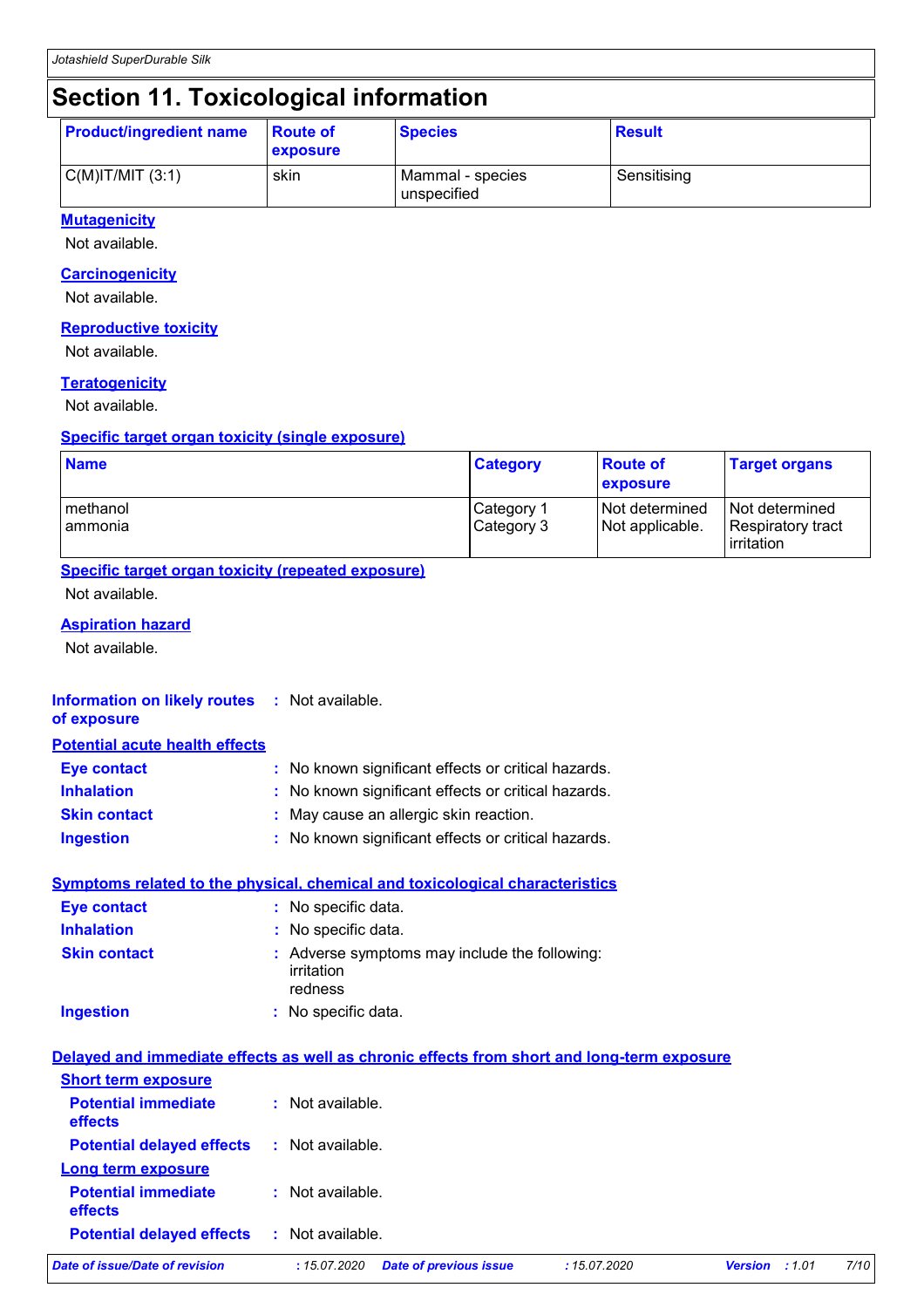# **Section 11. Toxicological information**

#### **Potential chronic health effects**

### Not available.

| <b>General</b>               | : Once sensitized, a severe allergic reaction may occur when subsequently exposed<br>to very low levels. |
|------------------------------|----------------------------------------------------------------------------------------------------------|
| <b>Carcinogenicity</b>       | : No known significant effects or critical hazards.                                                      |
| <b>Mutagenicity</b>          | : No known significant effects or critical hazards.                                                      |
| <b>Teratogenicity</b>        | : No known significant effects or critical hazards.                                                      |
| <b>Developmental effects</b> | : No known significant effects or critical hazards.                                                      |
| <b>Fertility effects</b>     | : No known significant effects or critical hazards.                                                      |

### **Numerical measures of toxicity**

#### **Acute toxicity estimates**

| <b>Route</b>         | <b>ATE value</b> |
|----------------------|------------------|
| Oral                 | 9181.41 mg/kg    |
| Dermal               | 27544.24 mg/kg   |
| Inhalation (vapours) | 275.44 mg/l      |

# **Section 12. Ecological information**

### **Toxicity**

| <b>Product/ingredient name</b> | <b>Result</b>                     | <b>Species</b>                       | <b>Exposure</b> |
|--------------------------------|-----------------------------------|--------------------------------------|-----------------|
| ammonia                        | Acute EC50 0.101 mg/l Fresh water | Daphnia                              | 96 hours        |
|                                | Acute LC50 0.89 mg/l Fresh water  | Fish                                 | 96 hours        |
| $C(M)$ IT/MIT $(3:1)$          | Acute EC50 0.027 mg/l             | Algae - Selenastrum<br>capricornutum | 72 hours        |
|                                | Acute EC50 0.16 mg/l              | Daphnia - Daphnia magna              | 48 hours        |
|                                | Acute LC50 0.19 mg/l              | Fish - Oncorhynchus mykiss           | 96 hours        |
|                                | Chronic NOEC 0.1 mg/l             | Daphnia                              | 21 days         |
|                                | Chronic NOEC 0.05 mg/l            | Fish                                 | 14 days         |

#### **Persistence and degradability**

| <b>Product/ingredient name</b>     | <b>Aquatic half-life</b> | <b>Photolysis</b> | <b>Biodegradability</b>       |
|------------------------------------|--------------------------|-------------------|-------------------------------|
| ' ammonia<br>$C(M)$ IT/MIT $(3:1)$ |                          |                   | Readily<br><b>Not readily</b> |

### **Bioaccumulative potential**

| <b>Product/ingredient name</b> | <b>LogP</b> ‱ | <b>BCF</b> | <b>Potential</b> |
|--------------------------------|---------------|------------|------------------|
| I methanol                     | $-0.77$       | <10        | low              |
| I ammonia                      | - -           |            | low              |

#### **Mobility in soil**

| <b>Soil/water partition</b><br>coefficient (Koc) | : Not available. |
|--------------------------------------------------|------------------|
|                                                  |                  |

**Other adverse effects** : No known significant effects or critical hazards.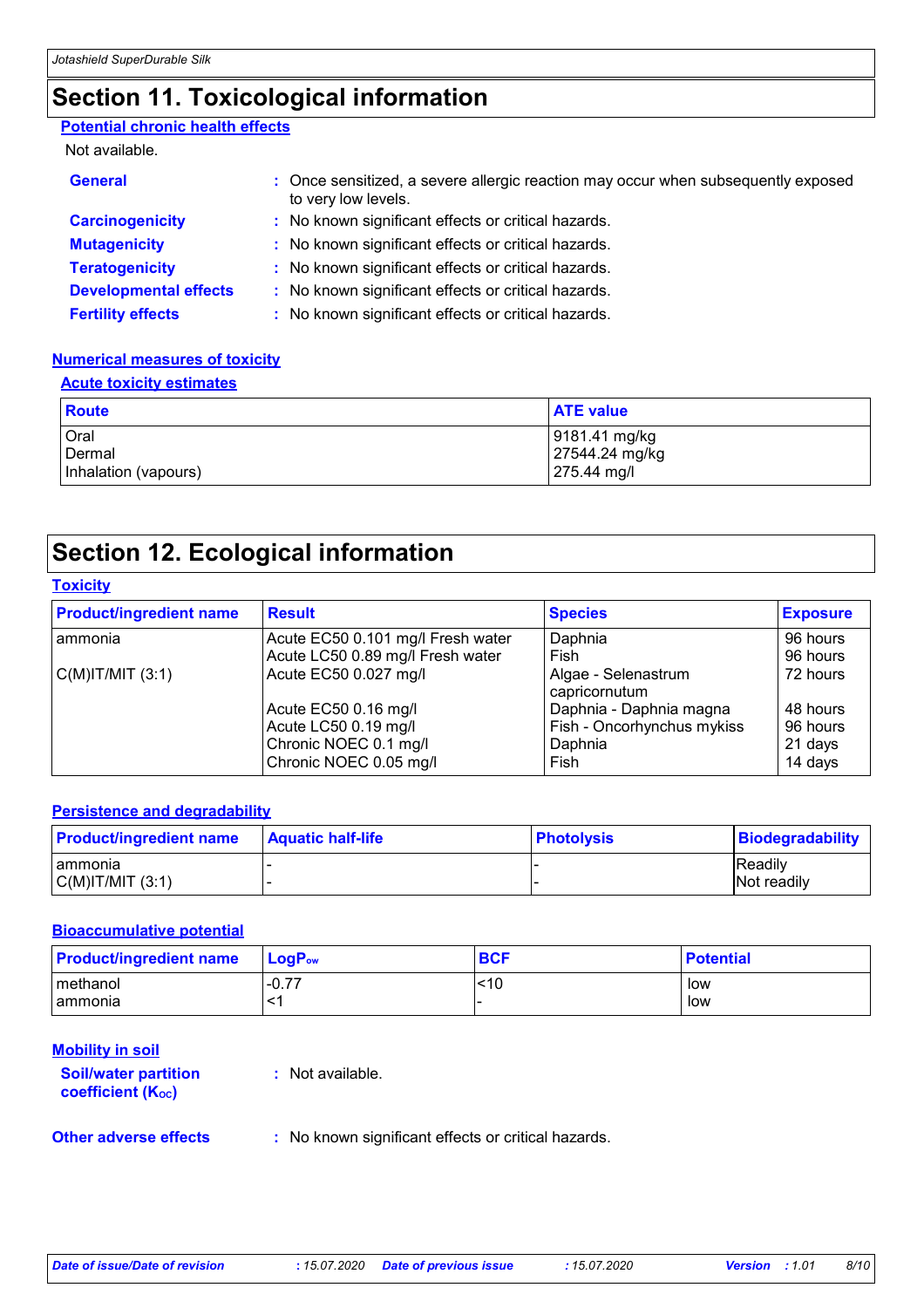### **Section 13. Disposal considerations**

#### The generation of waste should be avoided or minimised wherever possible. Disposal of this product, solutions and any by-products should at all times comply with the requirements of environmental protection and waste disposal legislation and any regional local authority requirements. Dispose of surplus and nonrecyclable products via a licensed waste disposal contractor. Waste should not be disposed of untreated to the sewer unless fully compliant with the requirements of all authorities with jurisdiction. Waste packaging should be recycled. Incineration or landfill should only be considered when recycling is not feasible. This material and its container must be disposed of in a safe way. Care should be taken when handling emptied containers that have not been cleaned or rinsed out. Empty containers or liners may retain some product residues. Avoid dispersal of spilt material and runoff and contact with soil, waterways, drains and sewers. **Disposal methods :**

### **Section 14. Transport information**

|                                      | <b>ADR/RID</b>           | <b>IMDG</b>    | <b>IATA</b>    |
|--------------------------------------|--------------------------|----------------|----------------|
| <b>UN number</b>                     | Not regulated.           | Not regulated. | Not regulated. |
| <b>UN proper</b><br>shipping name    | $\blacksquare$           |                |                |
| <b>Transport hazard</b><br>class(es) | $\blacksquare$           |                | -              |
| <b>Packing group</b>                 | $\blacksquare$           | $\blacksquare$ | ٠              |
| <b>Environmental</b><br>hazards      | No.                      | No.            | No.            |
| <b>Additional</b><br>information     | $\overline{\phantom{a}}$ |                | -              |

**Special precautions for user Transport within user's premises:** always transport in closed containers that are **:** upright and secure. Ensure that persons transporting the product know what to do in the event of an accident or spillage.

**Transport in bulk according :** Not available. **to Annex II of Marpol and the IBC Code**

### **Section 15. Regulatory information**

```
Safety, health and 
environmental regulations 
specific for the product
```
**:** No known specific national and/or regional regulations applicable to this product (including its ingredients).

### **International regulations**

**Chemical Weapon Convention List Schedules I, II & III Chemicals** Not listed.

### **Montreal Protocol (Annexes A, B, C, E)**

Not listed.

# **Stockholm Convention on Persistent Organic Pollutants**

Not listed.

# **Rotterdam Convention on Prior Informed Consent (PIC)**

Not listed.